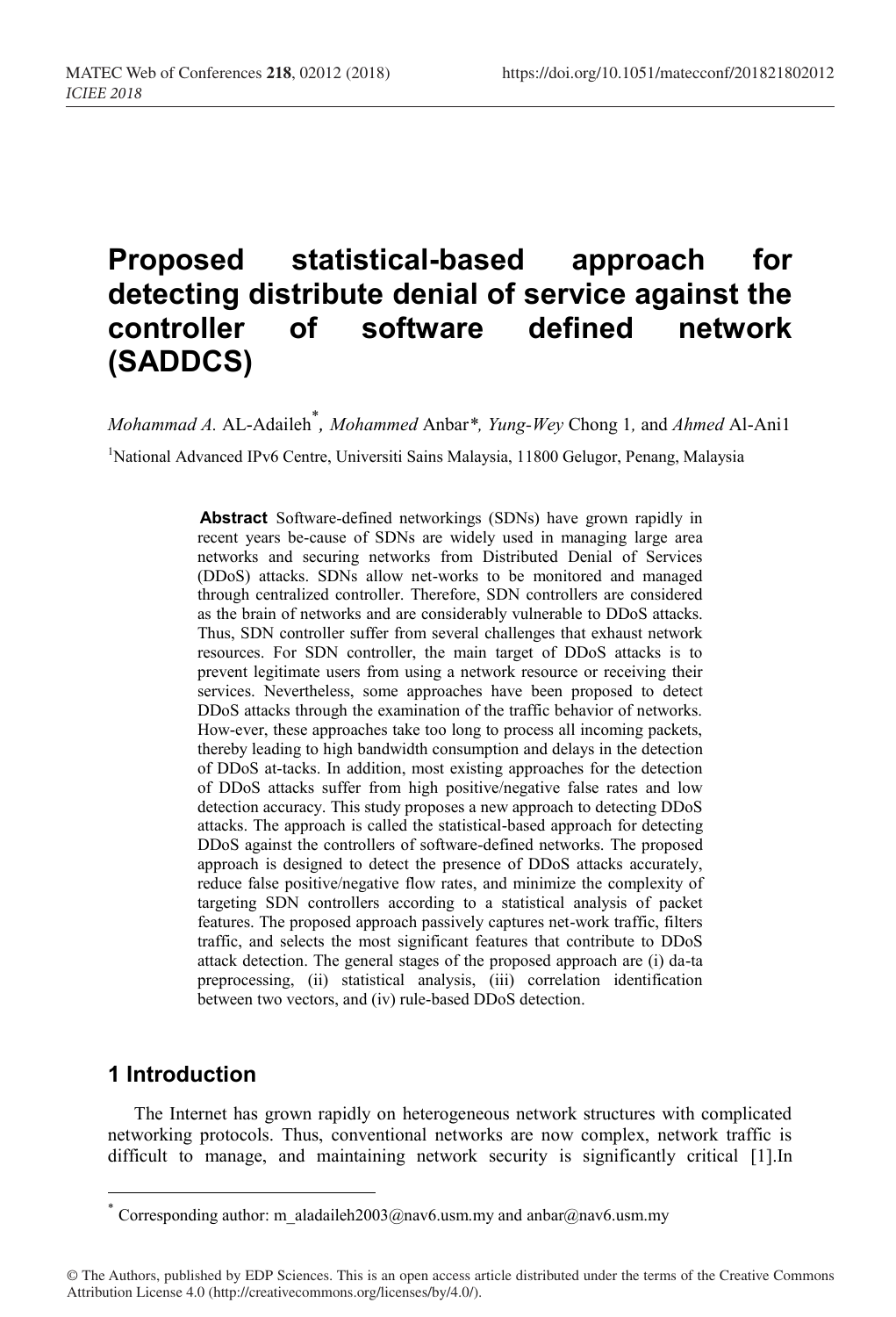addition, the rapid development of information and communication technologies has facilitated the exchange of enormous amounts of data and the sharing of network assets; this change has exposed these networks to attacks Moreover, network threats are on the rise [2].

Software-defined network (SDN) architecture [3], [4] has emerged as a new and novel method that meets network requirements in terms of network management and flexibility. SDNs are designed to establish high-level abstraction on top of hardware and software infrastructure. A fundamental characteristic of SDN architecture is the ability to isolate the control plane from the data plane. Therefore, the advantage of SDNs is centralized network control.

The present study illustrates the architecture of the proposed approach, which is called the Statistical-Based Approach For Detecting DDoS Against Controllers Of Software-Defined Networks (SADDCS) that aims to detect the presence of DDoS attacks against SDN controllers based on the statistical analysis of TCP and UDP features. This paper is organized as follows. Section 2 presents the existing studies pf detection techniques and its limitations. Section 3 describes the proposed SADDCS approach. Section 4 provides the conclusion and the future works.

# **2 Related Work**

SDNs provide many advantages over traditional networks, but SDN also has some of drawbacks such as security threats due to depending the SDN on a centralized controller to monitor over the entire network. Hence, any threat leads to the creation of a single point of failure. One of the most widely known threats is the Distributed Denial of Service (DDoS) attack. This attack aims to exhaust network resources by sending a huge number of packets to the controller, which in turn causes network congestion. That is, a DDoS attack is considered as a one of the most dangerous threats security on SDN networks[5]. SDNs can be extremely affected by DDoS attacks because SDN controller is main part, which controls and manages all network actions. Thus, a breakdown of a controller might lead to a network collapse. Many techniques have been proposed to secure SDNs against DDoS attacks by detecting and mitigating this type of attacks. Entropy is known as a measure of randomness variable [6]. The detection based entropy works based on calculating the distribution of packets in a network according to different variables in the network, such as source IP address, source port or some other values of packet characteristics [7]. Therefore, entropy-based metrics are used in traffic analysis and anomaly detection. Mousavi and St-Hilaire [8] proposed a lightweight detection method to identify DDoS attacks to controllers in early stages. The method collects network statistics from the flow table and calculates entropy, which compares entropy value with a specific threshold in a fixed window size. However, time characteristic of this method is not considered during anomaly traffic detection, because it causes an excessive overhead in SDN controller. A hybrid mechanism based on security analysis is proposed in [9] to defend against DDoS attacks. This mechanism involves the use of a trust value and an entropy concept for detection purposes. The trust value is assigned by a trust value server, the trust value is higher than the attacker and lower than the legitimate users based on client access behavior. This mechanism allows a SDN controller to identify malicious users by monitoring their access behavior.

IDS is a system for detecting intrusions attempting to misuse data or to consume network resources. IDS collects network information from all sources, analyzes the information to identify network intrusion, and uses the information to detect DDoS attacks [10]. Thus, the use of IDS could help identify any abnormal traffic. Existing systems could be merged with different approaches to achieve network behavior with dynamic access control, such as rate bounds. A lightweight flow that is based on IDS is proposed in [11];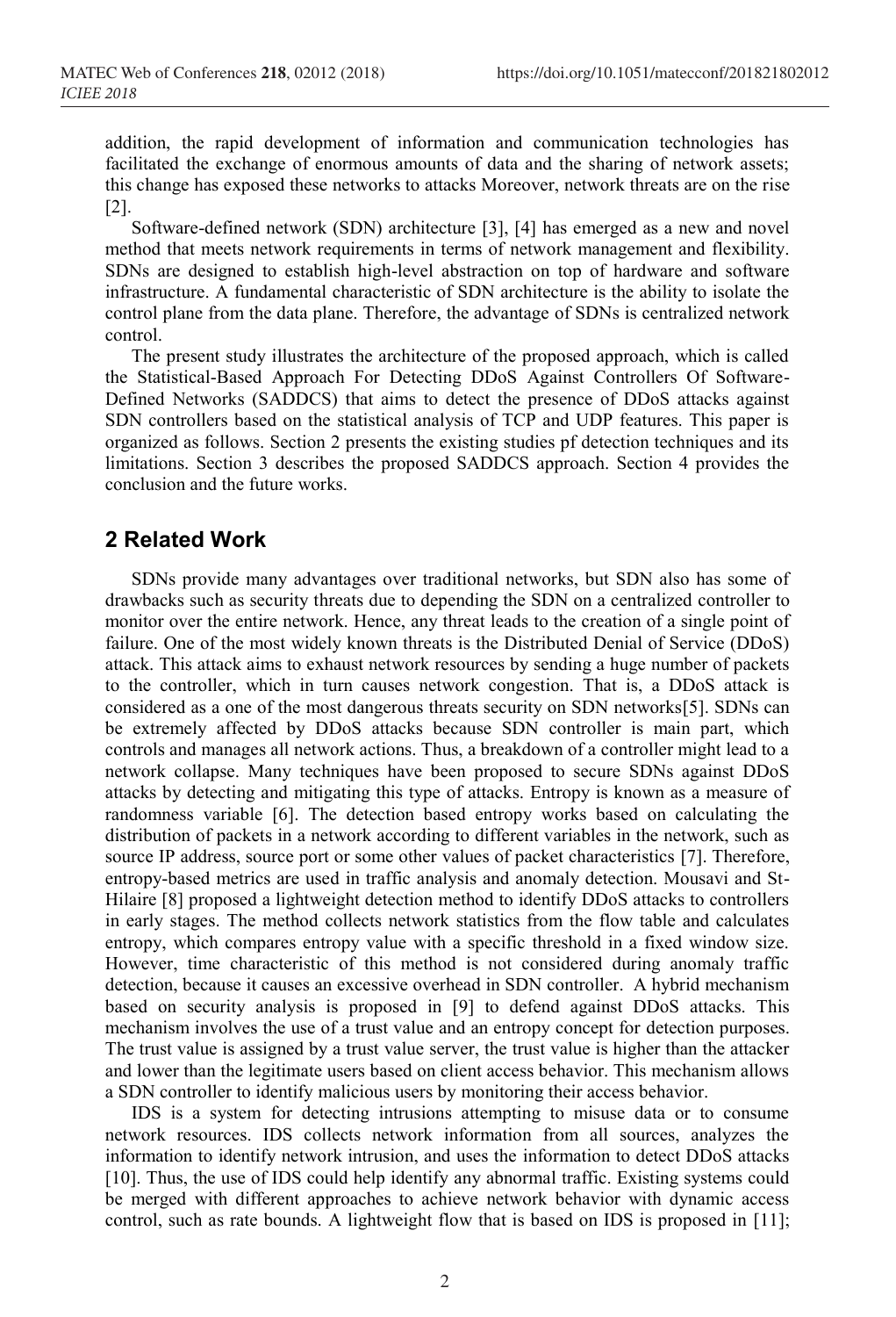this method collects network statistics from OpenFlow (OF) switches periodically and employs statistical analysis for the collected information thus, the controller will process the information obtained from switches and then it sends the new rules to the switches. This proposed method can extract and collect proper information to classify flows as legitimate or abnormal traffics.

Attackers might generate low traffic flow that is similar to the normal traffic in order to trigger malicious flooding requests by connecting to different switches. A suggested an effective detection method is proposed in [12] that is designed to detect the low traffic flows by using the sequential probability ratio test (STRT). A mathematical model for estimating the impact of low-rate DDoS attacks by analyzing the vulnerability of the retransmission timeout mechanism [13]. The results showed that increasing the bottleneck buffer size in a network effectively protects against DDoS attacks. However, vulnerabilities may emerge when an attack is of different types, in which case it becomes difficult to identify.

Attackers may use a duration of time to achieve target destinations, that is, they send out attacks with a time period. Several DDoS attack detection methods do not consider time characteristics in detecting abnormal traffic. A methodology to detect SYN flooding attacks according to specific packet features is presented in [14]. Although this method is capable of large traffic flow detection, it does not consider the time characteristics of DDoS attacks. Table 1 summarizes the limitations of related works.

| <b>Author/ Year</b>              | <b>Limitations</b>                                                                                                                  |
|----------------------------------|-------------------------------------------------------------------------------------------------------------------------------------|
| Mousavi and StHilaire<br>(2015)  | -Time characteristic of this method is not considered.<br>-Attack method handle a single host and then makes it more<br>vulnerable. |
| Jantilaet al (2016)              | -High false positives.<br>-Does not distinguish DDoS attack traffic in the flash crowd<br>traffic.                                  |
| Georgi et al(2017)               | - Takes long time to the attack detection<br>- Cannot detect low traffic rate.                                                      |
| Dong et al $(2016)$              | -Resources consumption in the controller.                                                                                           |
| Luo et al $(2014)$               | - Unable to distinguish several kinds of attacks.<br>-Consumes time during detecting low rate DDoS attacks.                         |
| Muhammad Nugraha et al<br>(2014) | -Increase detection time.                                                                                                           |

**Table 1.** Limitations of related works

# **3 Proposed Approach (SADDCS)**

Detecting DDoS attacks that target SDN controller is still a challenging problem that has caught the attention of researchers and has prompted the proposal of efficient approaches to detect DDoS attacks. To achieve the study objectives, we present a set of stages for the proposed approach. The proposed approach aims to detect UDP and TCP DDoS attacks by monitoring the behavior of UDP and TCP traffic packets. The proposed approach consists of four stages, as shown in Fig 1. The first stage, i.e., data collection and preprocessing, aims to receive network traffic and filter TCP and UDP traffic. This stage consists of two steps: (a) network traffic capture and (b) network traffic filter. The second stage is the traffic statistical analysis that is generated from the switch table. This stage consists of three steps: (a) aggregated values related to entropy values, (b) aggregated values related to TCP and UDP packet header features, and (c) dynamic threshold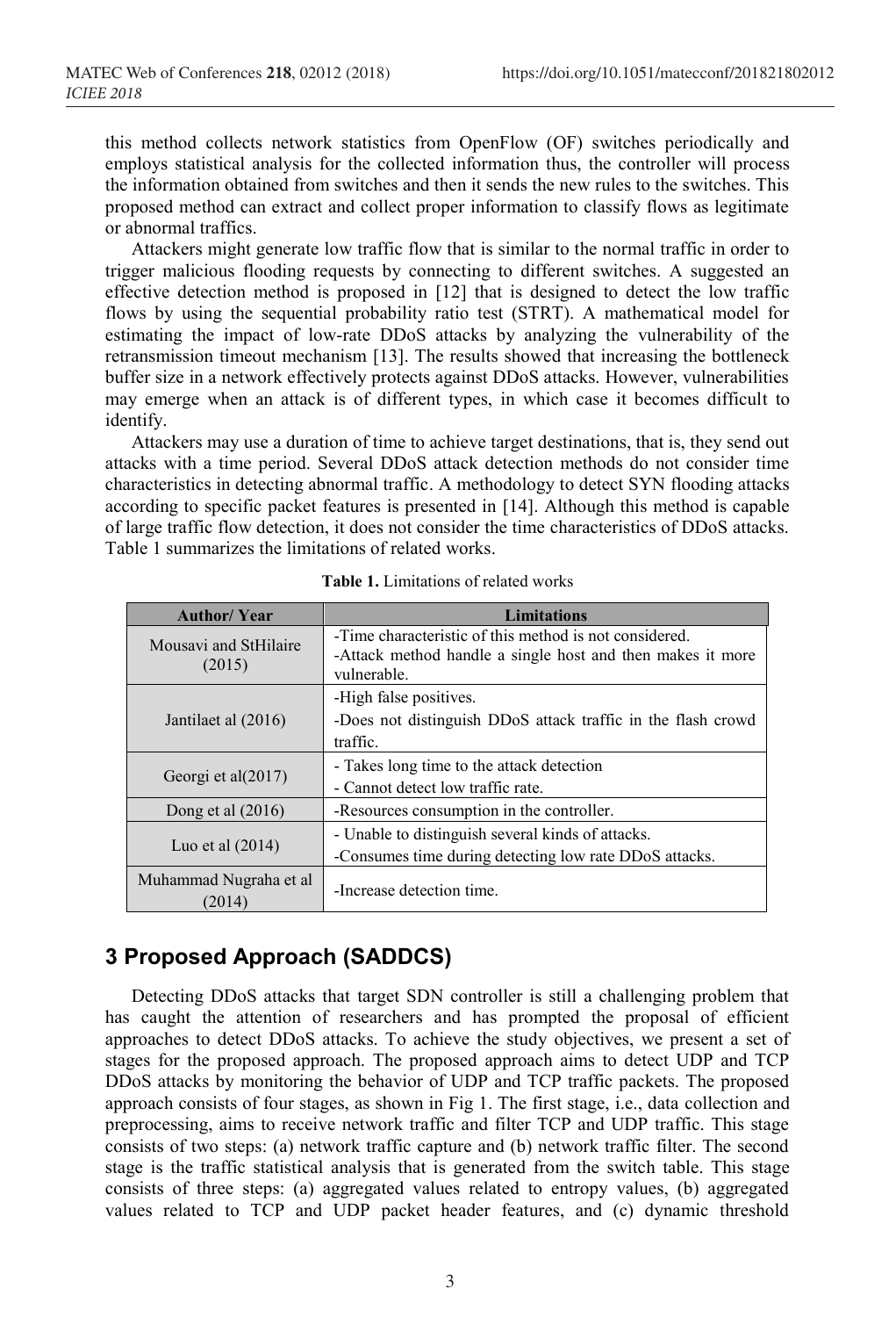calculation. The third stage, i.e., correlation identification between two vectors, aims to come up with the second group of statistical features by checking the existence of a correlation between the two vectors. The fourth stage, i.e., rule-based DDoS detection, aims to detect the presence of DDoS attacks on the basis of the randomness of network traffic using the proposed rule 1 and the presence of a correlation between two vectors of statistical features using the proposed rule 2.



**Fig.1**. General Stages of Proposed Approach

# **3.1 Data Collection and Preprocessing**

This stage aims to collect network traffic packets from switches after they are received from hosts. This stage consists of two steps: (1) network capture of all incoming packets targeting the switch and (2) network filtering that selects the significant features that contribute to the detection of TCP and UDP DDoS attacks.

## *3.1.1 Network traffic capture*

In this step, all incoming traffic packets from hosts are received by the switches without losing any packet feature. The switch device monitors all incoming packets that match the packet with rules in the switch flow table that received rules from the controller regardless of their resource and destination IP. However, this step might include redundant features that do not contribute to the detection of DDoS attacks against SDN controllers.

## *3.1.2 Network traffic filtering*

This step involves filtering the incoming network traffics. It consists of two main layers. The first layer aims to filter all the incoming network traffics and holds TCP and UDP packets to be used to detect DDoS attacks that relate to it. The second layer aims to extract TCP and UDP features that could be used to detect DDoS attacks.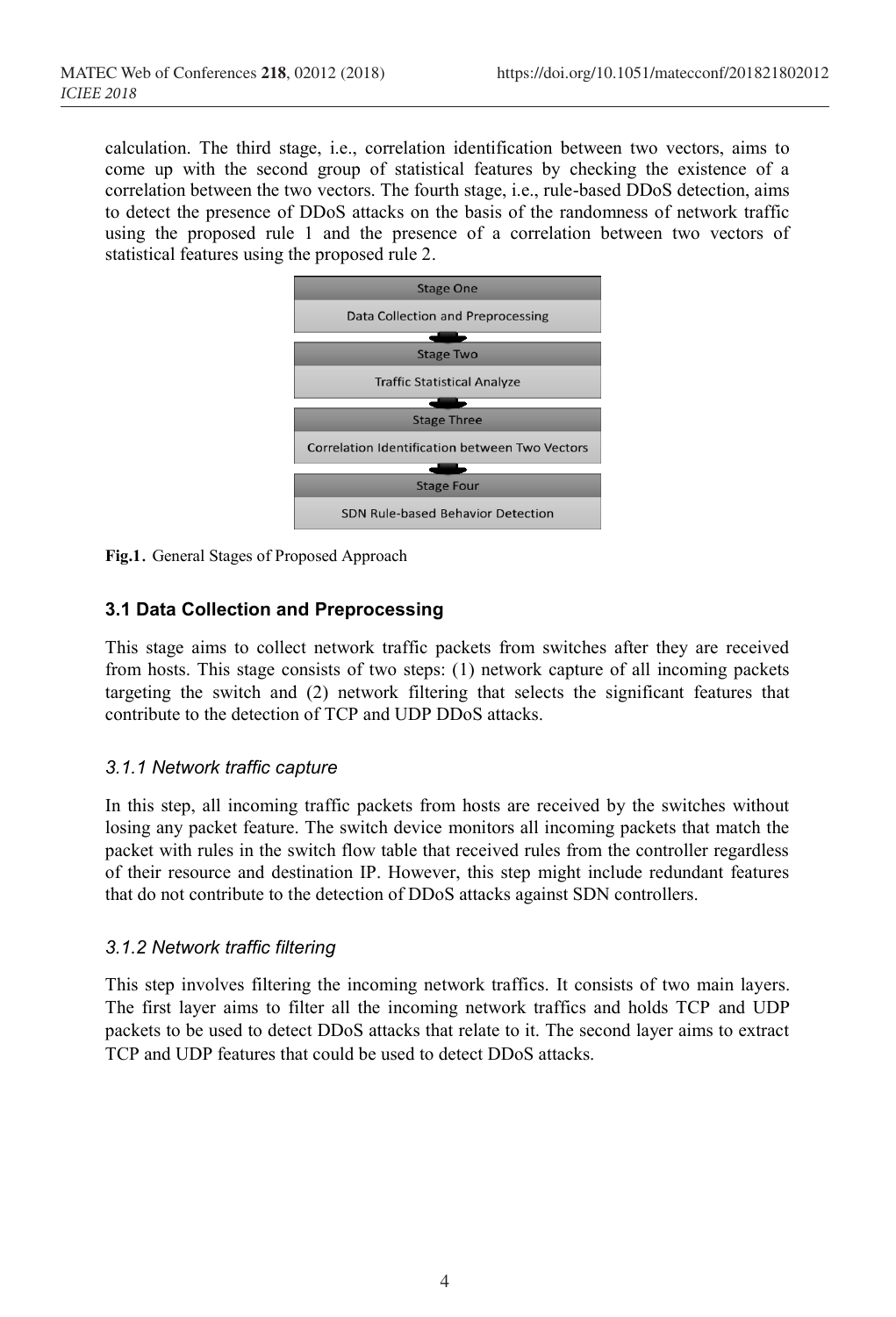

**Fig. 2.** Incoming network traffic filtering

Therefore, only the significant features that contribute to detect the DDoS attacks are filtered. The filtered TCP and UDP features will be stored into TCP\_Log and UDP\_Log files. Fig 2 shows the flow chart of network traffic filtering steps. The log files will be used as input to the next stage which is traffic statistical analyses (refer to section 0).

#### **3.2 Traffic statistical analysis**

Statistical analysis is used in SADDCS to detect different types of attacks. This stage is responsible for providing details about the selected features by calculating the aggregated values according to an analysis of TCP and UDP logs received from the previous stage. The aggregated values are divided into two groups: (1) aggregated values based on TCP and UDP packet header features, (2) aggregated values based on the entropy approach and (3) dynamic threshold. .

#### *3.2.1 Aggregated values related to entropy values*

Entropy approaches show impressive results in terms of detecting different types of attacks. Entropy is used for DDoS detection mainly because of its ability to measure randomness associated with a source IP and destination IP in the packets that are entering a network using the equation below.

$$
H(X) = -\sum_{i=1}^{n} P(x_i) \log_b P(x_i)
$$
 (1)

Therefore, in the case of a DDoS attack, the entropy value of the source and destination IP address increases because the attacker always spoofs its source IP address on each packet transmission or changes the destination IP address. Traffic randomness can occur if the entropy value exceeds a threshold (Th), the value of which is calculated dynamically on the basis of the adaptive threshold algorithm.

#### *3.2.2 Aggregated values related to packet features*

This step extracts the features of TCP and UDP from TCP\_log and UDP\_Log and performs the following statistical analysis for each log table. (i) The number of packets that have sent from one source to specific destination (Outbound). (ii) The number of packets that have received by specific destination (Inbound). Thus, the output of this step comprises two log files: (1) statistical\_TCP\_Log and (2) statistical\_UDP\_Log. Moreover, it facilitates the process of attack detection by an alert that is triggered if the number of packets exceeds a predefined threshold (t).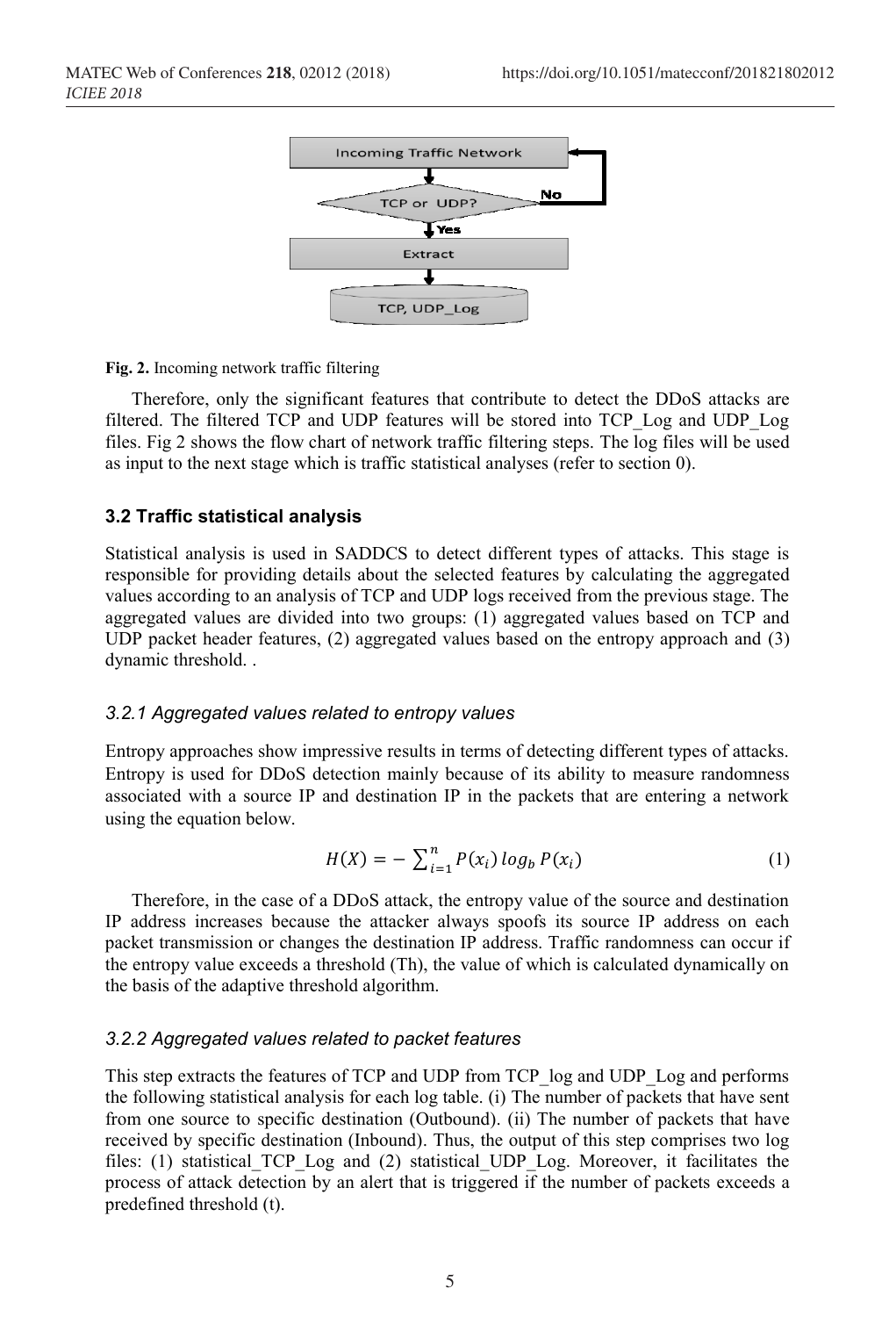#### *3.2.3 Dynamic threshold*

The threshold value, which is a critical component for detecting DDoS attacks, is determined on the basis of the aggregation of the data for the adaptive threshold algorithm parameter. In increasing the accuracy of detection, the threshold value must be updated according to the incoming network traffic condition. The adaptive threshold algorithm relies on testing whether the traffic measurement over a given interval exceeds a particular threshold; it can be defined as follows:

$$
X_n \geq (\alpha + 1) \cdot \mu_{n-1} \tag{2}
$$

where:  $X_n$ : number of packets in the nth time interval

 $\alpha$ : a positive parameter ( $\alpha$ >0) that indicates the percentage above the mean value that is considered evidence of anomalous behavior.

 $\mu$  (n - 1): mean rate estimated from measurements prior to n. The mean value ( $\mu$ <sub>n</sub>) can be computed using the Exponential Weighted Moving Average (EWMA) which represented as the following formula:

$$
\mu_n = \lambda \cdot \mu_{n-1} + (1 - \lambda) \cdot X_n \tag{3}
$$

#### **3.3 Correlation Identification between Two Vectors**

This step aims to calculate (r), which represents the existence of a correlation between two vectors A and B. Vector A represents the data of statistical TCP\_log and statistical UDP  $log$  while B represents the probability TCP  $log$  and probability  $\overline{UDP}$  log. Pearson's correlation coefficient is adopted to calculate the value of r on the basis of the equation below.

$$
r_{AB} = \frac{\left(\mathbf{n} \Sigma \mathbf{A} \mathbf{B} - (\Sigma \mathbf{A})(\Sigma \mathbf{B})\right)}{\sqrt{\left((\mathbf{n} \Sigma \mathbf{A}^2 - (\Sigma \mathbf{A})^2)(\mathbf{n} \Sigma \mathbf{B}^2 - (\Sigma \mathbf{B})^2)\right)}}\tag{4}
$$

The correlation coefficient(r) ranges from  $-1$  to 1. A value of 1 implies that a linear equation describes the relationship between (A) and (B) perfectly, with all data points lying on a line for which (B) increases as (A) increases. A value of −1 implies that all data points lie on a line for which (B) decreases as (A) decreases. Finally, a value of 0 implies that there is no linear correlation between the variables.

#### **3.4 SDN Rule-based Behavior Detection**

This stage is a core stage in the proposed SADDCS approach. It aims to propose rules to detect DDoS attacks against SDN controllers according to the statistical analysis. The assumption is that DDoS attacks can be detected if one of the statistical analysis results exceeds the threshold. The rules are as follows.

#### *3.4.1 Rule 1: Entropy-based rule*

The first proposed rule will be applied to probability\_TCP\_log or probability\_UDP\_log. The entropy value that matches the proposed rule will be identified as DDoS attack. For probability TCP log and probability UDP log the following rules will be applied:

If Entropy (probability TCP log)) >Th or Entropy (probability UDP log.)) >Th, then they have accessed suspicious traffic behavior.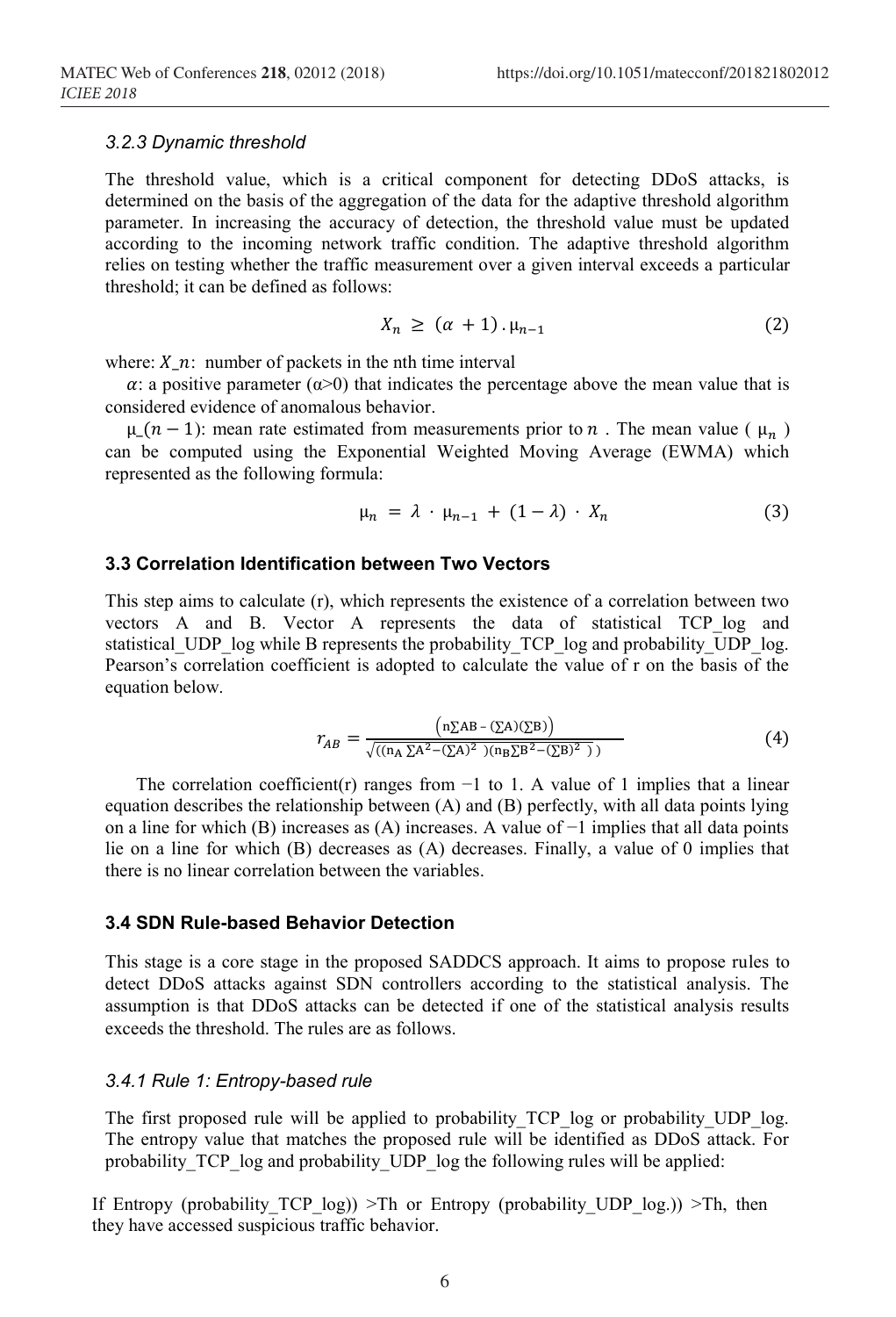#### *3.4.2 Rule 2: Correlation-based rule*

The second proposed rule will be applied to probability TCP log and statistical TCP log or probability\_UDP\_log and statistical\_UDP\_log. The correlation coefficient  $(r)$  value that match the proposed rule will be identified as DDoS/DoS attack. For probability TCP log and probability UDP log the following rules will be applied:

If correlation (statistical TCP log, probability TCP log))  $\geq Th$  or If correlation (statistical UDP log, probability UDP log)) > Th, then they have accessed suspicious traffic behavior.

# **4 Conclusion and Future Work**

SDN controllers are important in SDNs, and several approaches have been proposed to secure SDNs controllers against DDoS attacks. However, these approaches suffer from various limitations, such as additional overhead for SDN controllers, high false positive rates, and the need for external resources to detect DDoS attacks. Therefore, the proposed approach intends to capture network traffic, to filter traffic, and to select the most significant features that contribute to the detection of DDoS attacks. Moreover, the SADDCS approach is designed on the basis of a statistical approach, entropy variation based on statistical TCP and UDP packet header feature, a correlation between statistical TCP, UDP Log and probability of packets, and rule-based behavior DDoS detection. The main stages of SADDCS are (i) data preprocessing, (ii) statistical analysis, (iii) correlation identification between two vectors, and (iv) rule-based DDoS detection. In the future, an implementation of the proposed approach will be presented and an evaluation of it against existing approaches will be done.

# **References**

- 1. J. Chen, X. Zheng, and C. Rong, "Survey on software-defined networking," Lect. Notes Comput. Sci. (including Subser. Lect. Notes Artif. Intell. Lect. Notes Bioinformatics), vol. 9106, no. 1, pp. 115–124, (2015).
- 2. D. Kreutz and F. Ramos, "Software-Defined Networking: A Comprehensive Survey," arXiv Prepr. arXiv …, p. 49, (2014).
- 3. A. Samson and N. P. Gopalan, "Software Defined Networking," Proc. Int. Conf. Informatics Anal. - ICIA-16, pp. 1–6, (2016).
- 4. S. . A. Scott-Hayward, S.a , Natarajan, S.b , Sezer, "Survey of Security in Software Defined Networks," Surv. Tutorials, vol. 18, no. 1, pp. 623–654, (2016).
- 5. H. D. Zubaydi and M. Anbar, "Review on Detection Techniques against DDoS Attacks on a Software-Defined Networking Controller," (2017).
- 6. A. X. Liu, "l An Advanced Entropy-Based DDOS Detection Scheme Jie Zhang, Zheng Qin, Lu Ou, Pei Jiang , JianRong Liu," pp. 67–71, (2010).
- 7. M. Jackson, D. Nelson, and S. Stirk, Lecture Notes in Computer Science. (2005).
- 8. S. M. Mousavi and M. St-Hilaire, "Early detection of DDoS attacks against SDN controllers," 2015 Int. Conf. Comput. Netw. Commun. ICNC 2015, pp. 77–81, (2015).
- 9. Y. Jiang, X. Zhang, Q. Zhou, and Z. Cheng, "An Entropy-Based DDoS Defense Mechanism in Software Defined Networks," in International Conference on Communicatins and Networking in China, pp. 169–178, (2016)